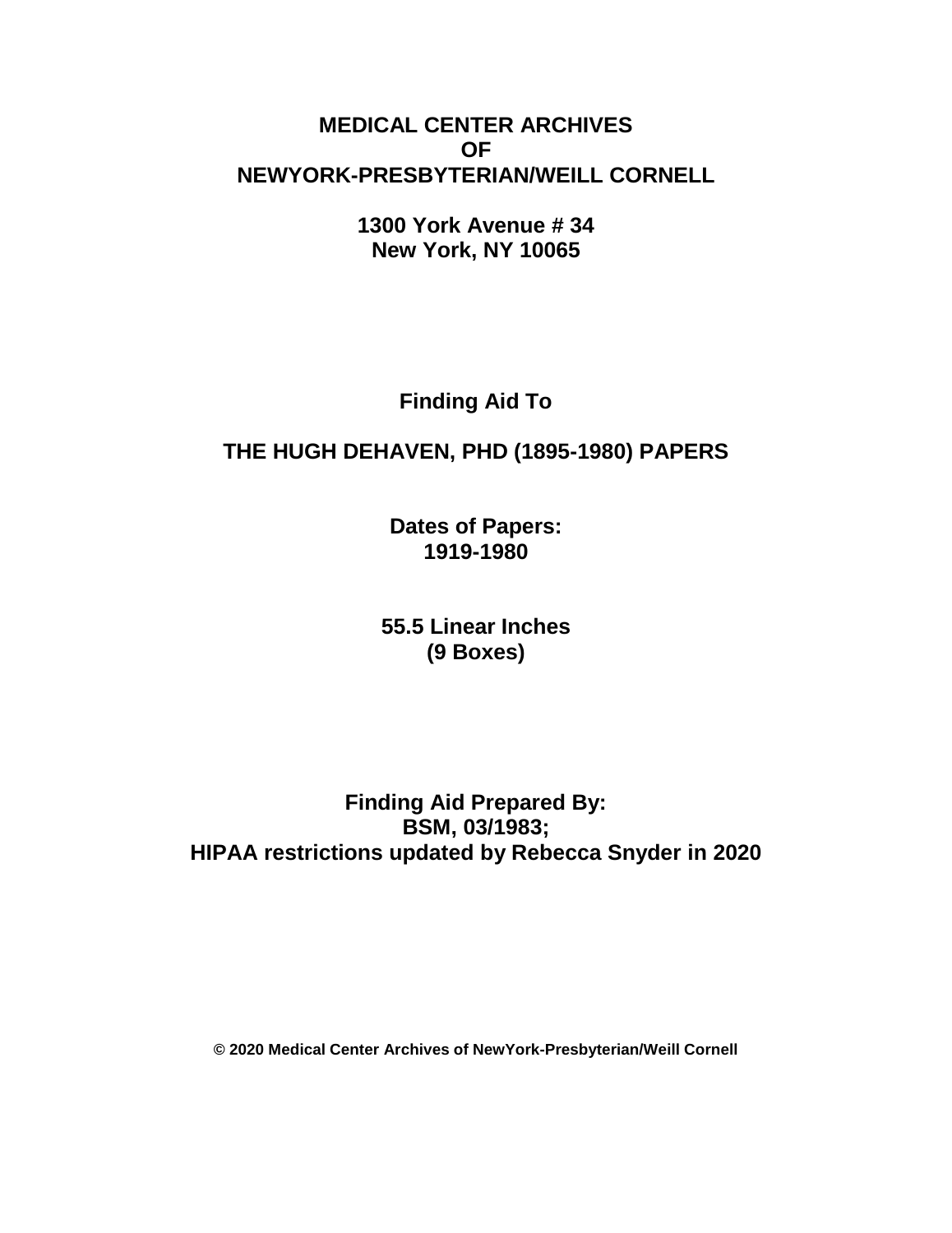#### **Provenance**

The Hugh DeHaven Papers came to the Medical Archives along a circuitous route. In 1978, the Insurance Institute for Highway Safety (IIHS) approached Dr. DeHaven and offered to help him process his papers, with the understanding that they would in the end be given to Cornell University Medical College. DeHaven agreed to this, and also to the proposal that a complete set of duplicates would be retained at the Institute.

In May of 1980, after the death of Dr. DeHaven, five boxes of records arrived at the Medical College from the IIHS. The contents had been item indexed and numbered in red marker, and a thick guide accompanied the material. To this collection from the IIHS has been added files on Dr. DeHaven that the Wood Library of the Medical College had, and also some material of Hugh DeHaven's that was found by a relative, Mr. Walter DeHaven, after his death. These last pieces are in Boxes 6 and 7 and are not included on the item index sheets created by the IIHS.

#### **Biography**

| 1895         | Born, Brooklyn, NY, father steel worker and inventor                                                                                                   |
|--------------|--------------------------------------------------------------------------------------------------------------------------------------------------------|
| 1906-09      | Fessenden School, West Newton, Mass.                                                                                                                   |
| 1909-14      | Hill School, Pottstown, PA.                                                                                                                            |
| 1914-15      | Attended Cornell University, Mechanical Engineering course                                                                                             |
| 1915-16      | <b>Attended Columbia University</b>                                                                                                                    |
| 1916         | Turned down for enlistment in U.S. Army Air Corps, enrolled<br>as cadet pilot in Royal Flying Corps, Toronto, Canada                                   |
| 1917         | Involved as cadet in mid-air collision in training aircraft                                                                                            |
|              | day before he was to be commissioned, only                                                                                                             |
|              | one to survive, began his interest in crashes and<br>crash injury                                                                                      |
| 1918-33      | Designed automatic machinery and fluid transmissions for<br>automobiles; worked on his inventions                                                      |
| 1922         | Married Constance Beardsley Eldredge (d.1970)                                                                                                          |
| c1933        | Retired for first time on income from patents and                                                                                                      |
|              | inventions, lived in Cooperstown, NY and did                                                                                                           |
|              | free-lance projects and inventions                                                                                                                     |
| 1936         | Started to study freefalls and did egg-dropping                                                                                                        |
|              | experiments to study kinetics                                                                                                                          |
| 1942 (April) | Crash Injury Research Project begins at Cornell University<br>Medical College;                                                                         |
|              | Research Assoc. in Dept. of Physiology, CUMC; Director,<br>Crash Injury Research (CIR) Program                                                         |
| 1942 (July)  | Article "Mechanical Analysis of Survival in Falls from Heights<br>of Fifty to One Hundred and Fifty Feet" published in<br>War Medicine, v. 2: 586-596. |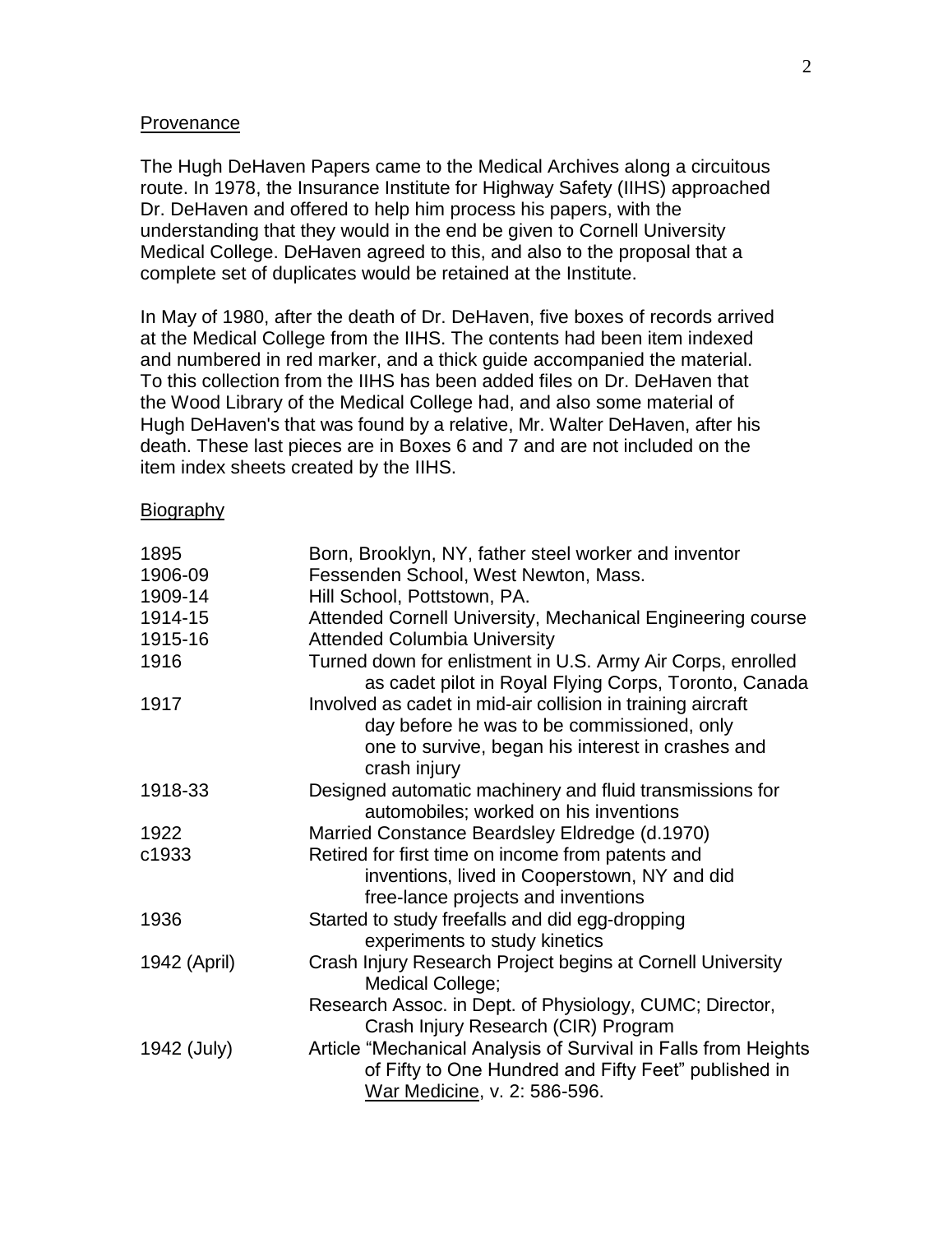| 1945 | Co-founder of Fight Safety Foundation, V. P. 1945-1948                                                                                                                                                                                                      |
|------|-------------------------------------------------------------------------------------------------------------------------------------------------------------------------------------------------------------------------------------------------------------|
| 1947 | Helped organize Cornell's Committee on Aviation Safety<br>Research                                                                                                                                                                                          |
| 1950 | Crash Injury Research Program transferred to Dept.<br>of Public Health, Chairman, Dr. Smillie. (This<br>was at the retirement of Dr. Eugene DuBois,<br>Chairman of the Dept. of Physiology, who had<br>cleared the way for CIR's establishment at<br>CUMC.) |
| 1952 | Studies on Automotive CIR with the Indiana State Police<br>begin                                                                                                                                                                                            |
| 1954 | DeHaven retires as Director of Crash Injury Research<br>Program. John Moore becomes Director of<br>Automotive Division and A. Howard Hasbrook takes<br>over Aviation studies. Makes home in Lyme, Conn                                                      |
| 1967 | <b>Shared Elmer A. Sperry Award</b>                                                                                                                                                                                                                         |
| 1968 | Received Arthur William Memorial Gold Medal of the<br><b>World Safety Research Institute</b>                                                                                                                                                                |
| 1970 | Wife dies                                                                                                                                                                                                                                                   |
| 1979 | Given an award by the Dept. of Transportation (National<br><b>Highway Traffic Safety Administration for Automotive</b><br><b>Engineering Excellence)</b>                                                                                                    |
| 1980 | Died Lyme, Conn, a suicide by carbon monoxide poisoning                                                                                                                                                                                                     |
|      |                                                                                                                                                                                                                                                             |

**Scientific Contributions** 

Initiated first statistical study of injuries and their causes in aircraft accidents, (1942)

- Experimental development of inertia reel which was the basic element in safety belts for aircraft and automobiles. (1942)
- Developed and operated high speed sled on roof of Cornell University Medical College for studying high deceleration effects on human subjects which produced invaluable data for design engineers. (1942)
- Crash Injury data led to redesign of cockpits and seats in aircraft and subsequently wide range of safety features in car design, culminating in the car air bag. (1942)
- A new Bio-Engineering field was developed; namely, that of Crash-Survival Design Engineering. (1942-1956)\*

\*This information taken from a biographical fact sheet that was created for the occasion of the receipt by Cornell University Medical College of the DeHaven Papers. (Box 6)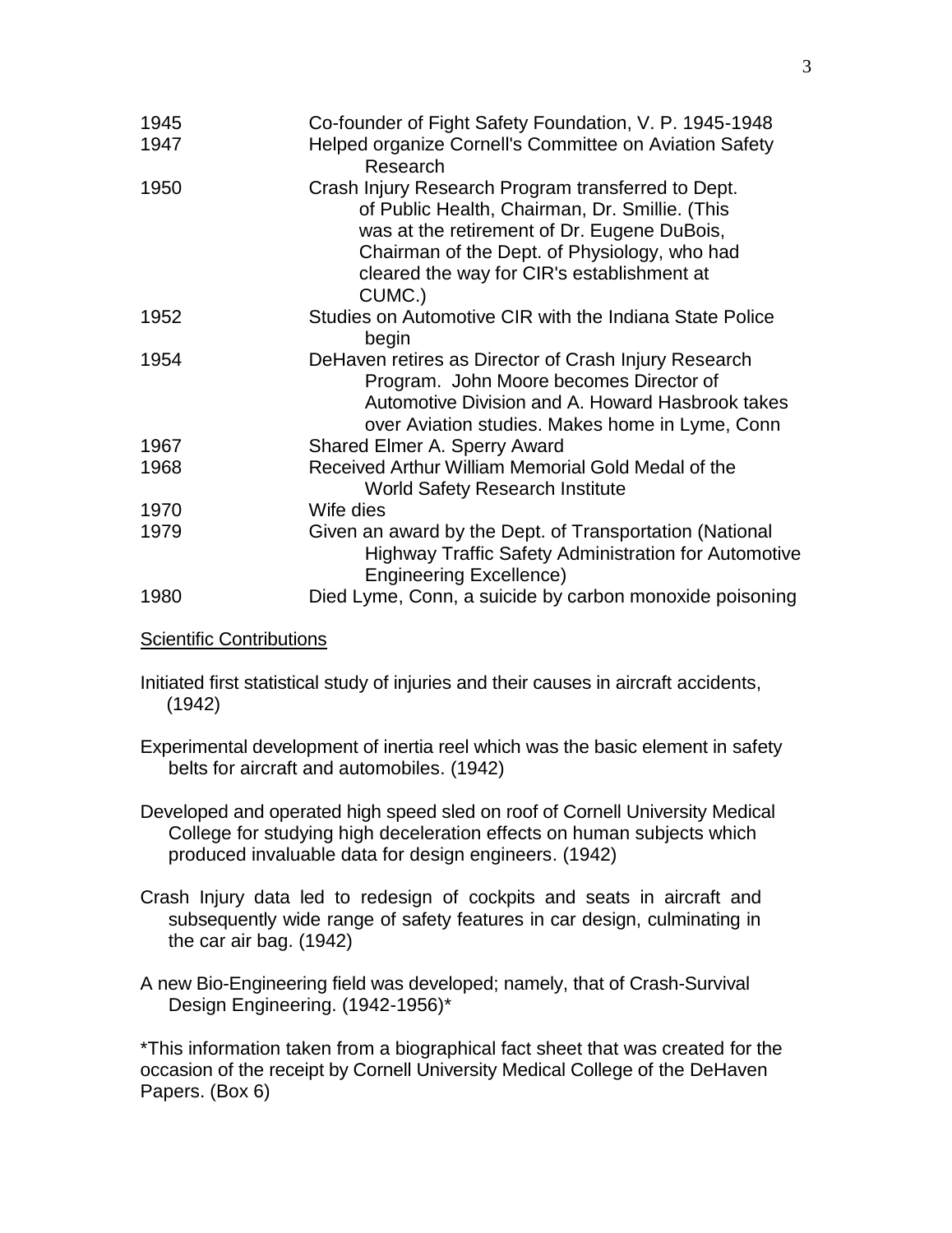#### Scope and Content

This collection is very important for the information it contains on the project that was the first to study crash injury and also for the material on the man who gave the initial impetus to this research, Hugh DeHaven. The papers are, however, more informative regarding the research than they are regarding the man. Glimpses of Hugh DeHaven are given most frequently in the comments that he attached to various items as he was sorting his papers in 1977\* Other insights into Dr. DeHaven can be found in the transcripts of two interviews that he did, one with Dr. William Haddon, Jr. of the Insurance Institute and the other with Erich Meyerhoff, the Head Librarian of the Wood Library, Cornell University Medical College (Box 6); the scrapbook that was created at the time of his retirement (Box 7); and the file of miscellaneous correspondence (Box 7). The diaries that Dr. DeHaven kept, usually a very personal and revealing record, are really research notes containing very few personal entries.

If a clear picture of Hugh DeHaven is to be found here, it will only be through the careful combing of the records relating to the Crash Injury Research Program that form the bulk of this collection, and even then only a limited view of the man can be seen. But while the man himself is not explicated in these files, his life's interest and work, Crash Injury Research, is.

In 1936, because of his interest in crash survivability that his 1917 air accident had created, Hugh DeHaven began studying freefall accidents so that he could learn more about how the body reacts to impact with various materials, e.g. pavement, car metal, soft earth, fencing, etc.. He retained an interest in this subject and collected clippings and reports about such accidents throughout his life (Box 5). His findings from these studies, and the implications they had in crash injury, were published in 1942 in an article in War Medicine. Crash Injury research had, in effect, arrived.

It was also in 1942 that the Crash Injury Research Project (CIR) began at Cornell University Medical College. (For a history of CIR see the finding aid for the Crash Injury Research Program Papers and also the chronology attached to this inventory.) The Project was headed by Hugh DeHaven from 1942 until his retirement in 1954. The files contained in this collection demonstrate what Crash Injury Research at Cornell was during the intervening years. The correspondence reveals not only the progress and problems of the research, but also the administrative side of the Project: budget and staffing difficulties (there was a chronic shortage of money for both, hence) fundraising efforts; laboratory space; grant and patent applications; institutional support and relations with Cornell University in Ithaca and its many groups working on aeronautics, especially Cornell Aeronautical Laboratories in Buffalo, and engineering projects.

\*Because these comments were scotch-taped to some of the material in the collection, or, more usually, mounted with tape to sheets of paper, it was felt that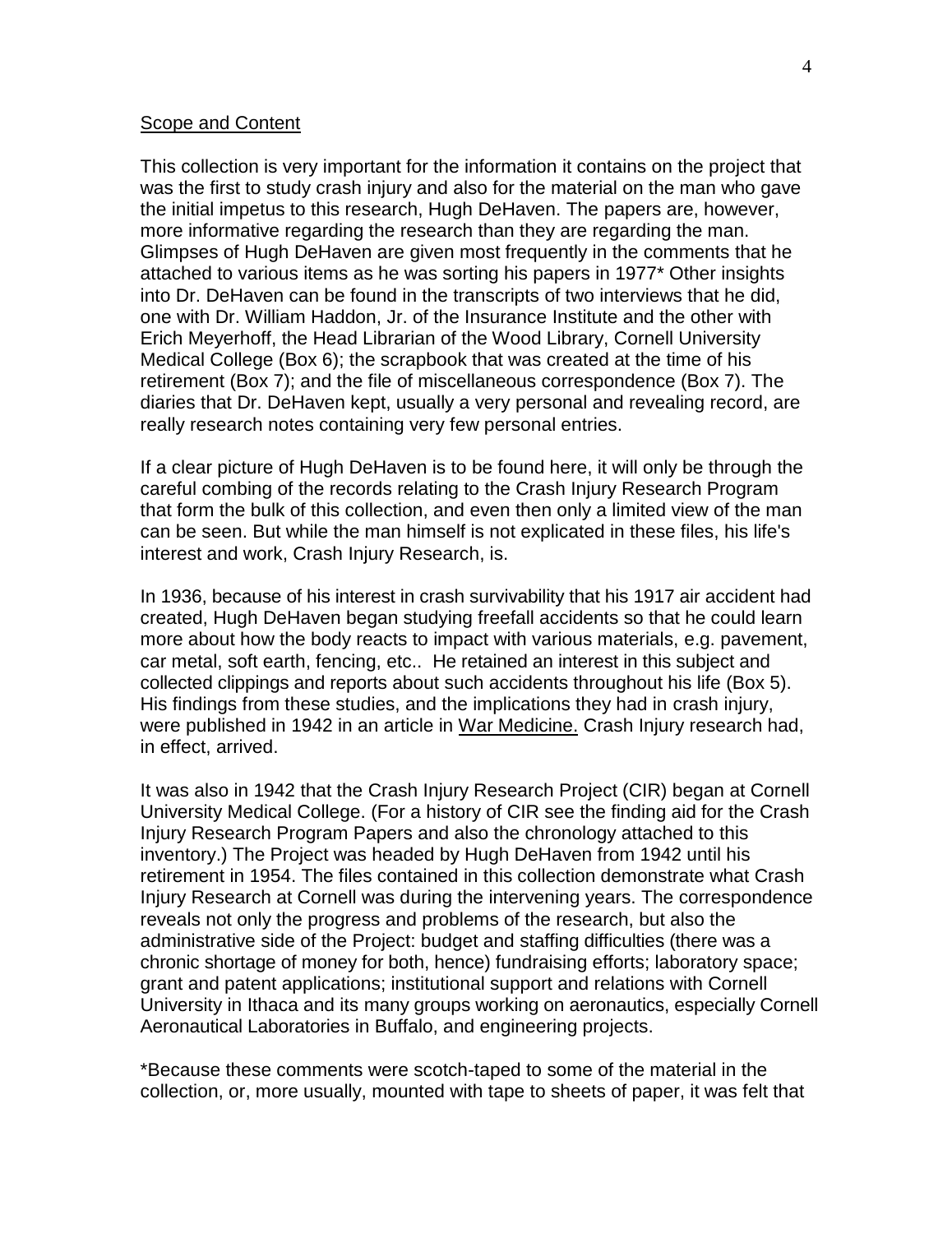they should be removed from the files so that the tape could not hurt other material around it. Photocopies have been made and put in place of the originals, which are retained in Box 5.

Also shown here is the interest of outside groups, civilian and military, in the results of the CIR projects and the developing networks for the gathering of the great amounts of data that was necessary for the CIR studies. The vitality of the Program participants and their missionary zeal in spreading the word of crash safety is evident in the many publications written and conferences attended and participated in. DeHaven et al., through the use of their research data and the safety equipment features they developed, began an interest in Crash Injury that spread not only to other researchers but also to the aviation industry and the government itself. The value of this work was recognized by the many awards presented to this group, from the 1940's to the Automotive Engineering Excellence Award given to Hugh DeHaven in 1979. (See Boxes 1 and 8) There can also be seen the developing interest in automotive CIR that led in 1953 to a split in the Program into two divisions, AvCIR (aviation) and ACIR (automotive).

#### Non-Manuscript Material

This collection contains books and awards that belonged to Hugh DeHaven (Boxes 8-9). There were also some photographs contained in the files, and these have been placed in the Archives' Photograph Collection under Personal Collections-DeHaven. These photographs consisted of shots of experiments, air and car crashes and equipment. The cassette tapes from the interviews Dr. DeHaven did with Erich Meyerhoff and Dr. William Haddon, Jr. are in the Audio File of the Archives.

#### **Subjects**

Annual Reports Awards **Bibliographies** DuBois, Eugene Environmental Safety Hinsey, Joseph Physiology, Dept. of Public Health Wartime Activity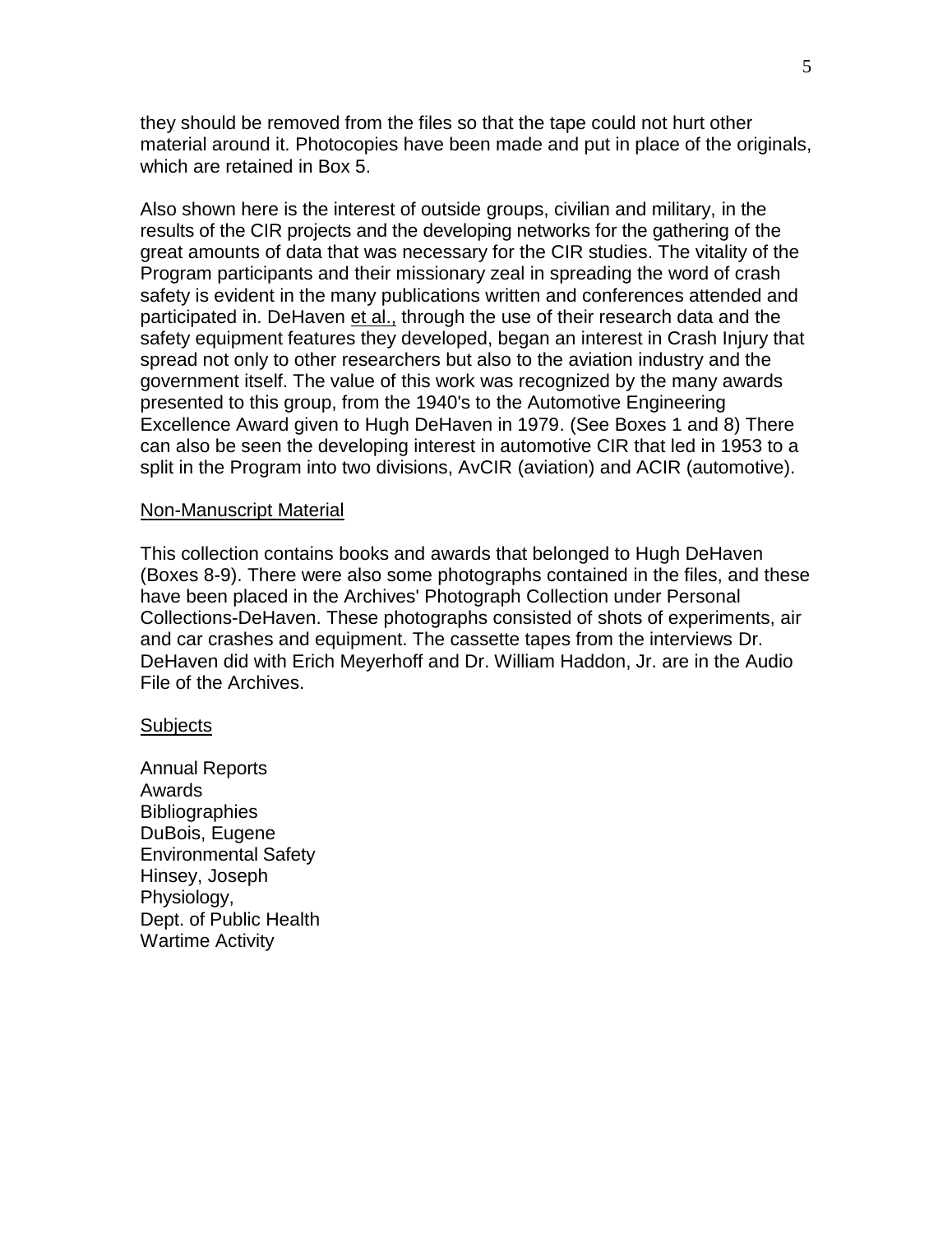# Container List

### Box 1

| <b>Selected Bibliography</b> |
|------------------------------|
|                              |

- f.2 Awards
- f.3 Correspondence, undated, 1936-1944 (folder 1 of 3)<br>f.4 Correspondence, undated, 1936-1944 (folder 2 of 3)
- f.4 Correspondence, undated, 1936-1944 (folder 2 of 3)<br>f.5 Correspondence, undated, 1936-1944 (folder 3 of 3)
- Correspondence, undated, 1936-1944 (folder 3 of 3) (HIPAA-Restricted)

# Box 2

- f.1-3 Correspondence, 1945-1980
- f.4-6 Meetings and Conferences, 1943-1979

### Box 3

| f.1<br>f <sub>.2</sub><br>f.3                                    | Miscellaneous-Sample Accident Info, 1954<br>Miscellaneous-Reproductions of two cases from ACIR files, 1953-<br>1956 (HIPAA-Restricted)<br>Miscellaneous - Forms Used by Agencies Cooperating With                                                                             |
|------------------------------------------------------------------|-------------------------------------------------------------------------------------------------------------------------------------------------------------------------------------------------------------------------------------------------------------------------------|
| f.4<br>f.5<br>f.6                                                | <b>ACIR</b><br>Miscellaneous-Charts, Scales, and Notes, 1942, 1947, undated<br>Miscellaneous--Blueprints and Diagrams, 1942-1950<br>Miscellaneous-Reports, 1943 & undated                                                                                                     |
| f.7<br>f.8<br>f.9<br>f.10<br>f.11<br>f.12<br>$f.13 - 14$<br>f.15 | Miscellaneous-Interview Notes, 1936, 1977-1979<br>Miscellaneous-Personal Resume, 1959<br>Miscellaneous-Budgets, 1942-1948<br>Miscellaneous-Military Regulations, 1942<br>Miscellaneous-Lists, 1943-1954<br>Miscellaneous-Notes<br>News clips, 1941-1980<br>Patents, 1921-1958 |
| Box 4                                                            |                                                                                                                                                                                                                                                                               |
| $f.1 - 3$<br>$f.4-6$<br>f.7                                      | Studies, 1940-1945 (Folders 1& 2, HIPAA-Restricted)<br>Studies, 1946-1952<br>Studies, 1953-1967, undated (#1)                                                                                                                                                                 |

### Box 5

| f.1 | Studies, 1953-1967, undated (# 2) |  |
|-----|-----------------------------------|--|
|-----|-----------------------------------|--|

f.2 Studies-Freefalls, 1919, 1922, 1939-1941 (Restricted) (HIPAA-Restricted)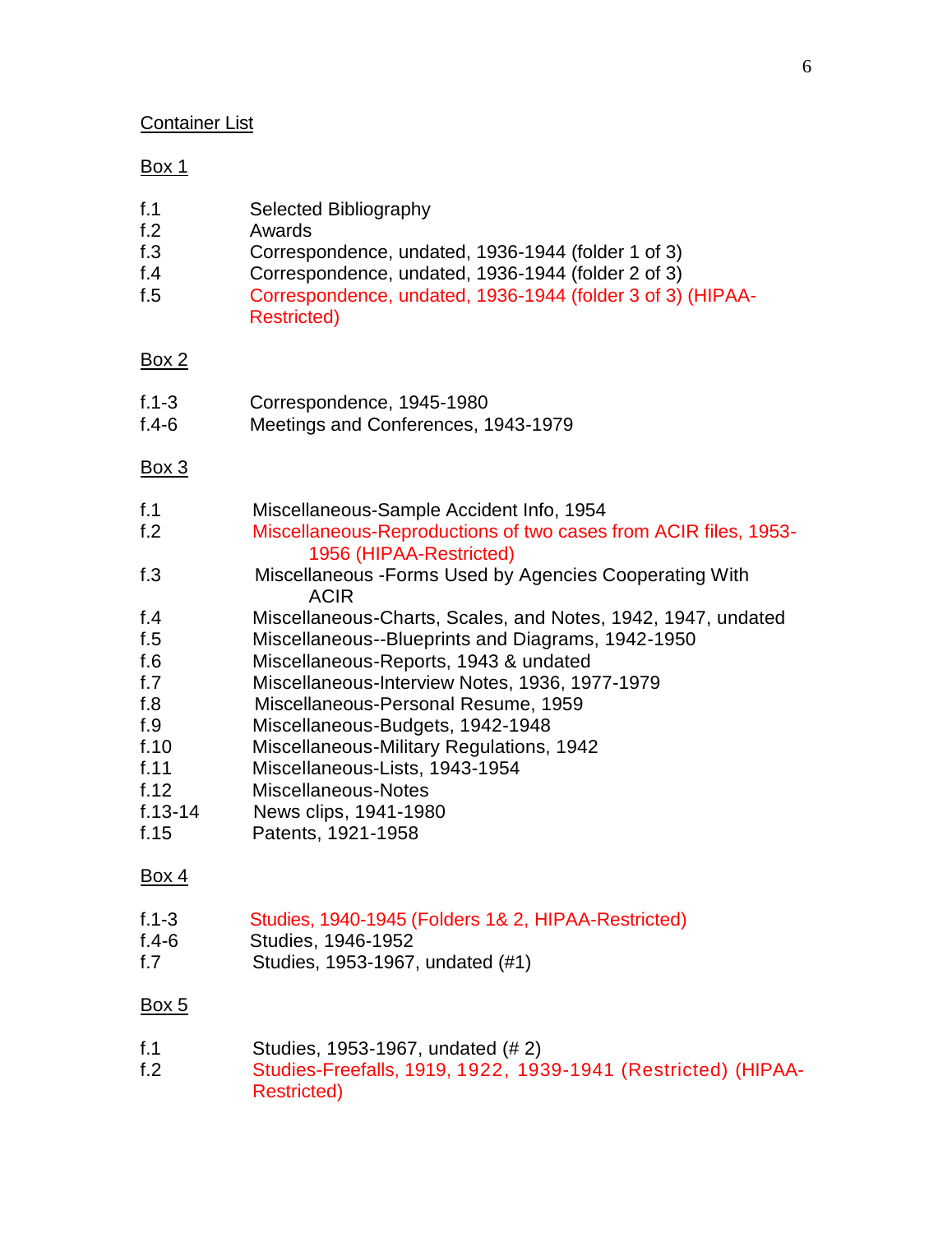| f.3 | Transcripts, 1979 |  |
|-----|-------------------|--|
|-----|-------------------|--|

f.4 Originals of Material Copied at Archives, 12/82

### Box 6

| f. 1   | Awards, Conference participation, etc. 1945-1968                       |
|--------|------------------------------------------------------------------------|
| f.2    | Biographical Materials (some collected by Archives staff), undated     |
| f. $3$ | Clippings (originals discarded), undated                               |
| f.4    | Correspondence, Miscellanous, 1936-1980                                |
| f.5    | Diaries, 1942, 1943                                                    |
| f.6    | Haddon, William, Jr. Articles, testimony, etc., including              |
|        | references to Hugh DeHaven, 1971-1979                                  |
| f.7    | Interview With Erich Meyerhoff, Transcript, Nov. 13, 1977              |
|        | (HIPAA-Restricted)                                                     |
| f.8    | Miscellaneous Notes, including proposal for defense of bombing planes- |
|        | "particularly from pursuit ship attack", 1940,1947                     |
| f.9    | Reprints and Speeches, 1941-1953; 1968                                 |
| f.10   | Reprints and Articles not by Hugh DeHaven Re: Crash Injury,            |
|        | 1955-1980                                                              |

# Box 7

- f.2 Selected Bibliography and Papers, Hugh DeHaven
- f.3 Snyder, Richard (Jerry) G., Reports, 1968, 1978

#### Box 8

| Twelfth Stapp Car Crash Conference (book), 1968                                |
|--------------------------------------------------------------------------------|
| Thirteenth Stapp Car Crash Conference (book), 1969                             |
| Fourteenth Stapp Car Crash Conference (book), 1970                             |
| Nineteenth Stapp Car Crash Conference (book), 1975                             |
| Handbook of Gasoline Automobiles 1905-1905-1906 (book), 1969                   |
| Proceedings of the 21 <sup>st</sup> Conference of the American Association for |
| Automotive Medicine (book), 1977                                               |
| Proceedings General Motors Corporation Automotive Safety Seminar               |
| (book), 1968                                                                   |
| <b>Aviation Week Air Safety Award, 1949</b>                                    |
| Model of Rif Cord-fuller, submitted to Wright Field for use in 40,000 foot     |
| freefall parachute bailout, Unknown date                                       |
| Accident Research: Methods and Approaches by William Haddon Jr. MD             |
| (book), 1964                                                                   |
| <b>Principles and Practice of Aviation Medicine by Harry G. Armstrong, BS,</b> |
| MS, MD (book), 1939                                                            |
| "Apollo 8: Man Around the Moon" (booklet), 1968                                |
| "Log of Apollo 11" (booklet), undated                                          |
| "Apollo 14: Science at Fra Mauro" (booklet), undated                           |